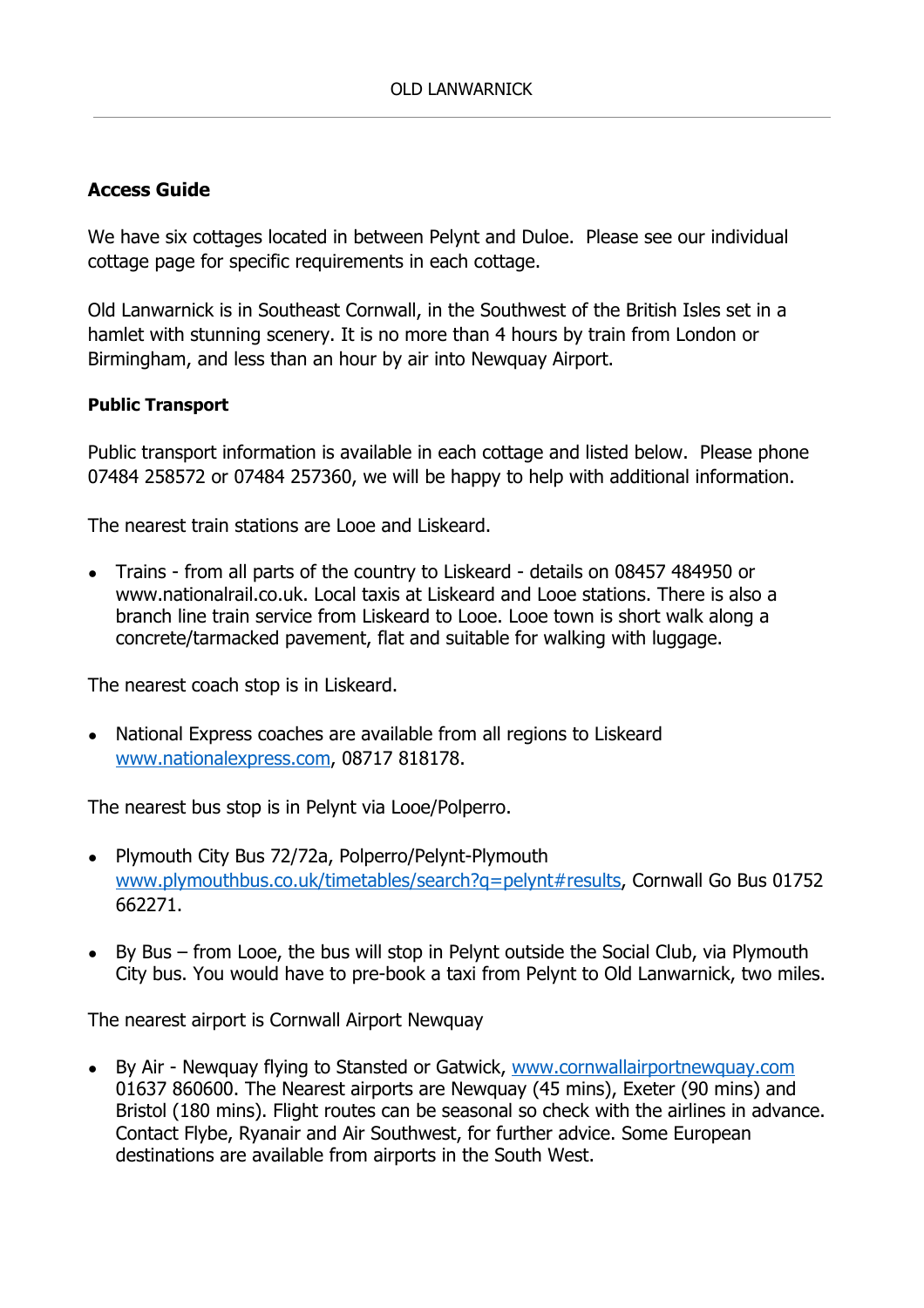If you arrive by coach, bus or train, we recommend pre-booking a local taxi company. Each company will be able to provide a price to the cottages.

- Looe Taxis have several cars including a wheelchair-friendly taxi 01503 262405 or 01503 264193.
- Sarah's Taxi have several cars including a wheelchair-friendly 8-seater taxi 01503 265688.
- My Kabs, Liskeard has several cars including a mini bus for up to eight people 07854 587499.

# Car Hire

• Car hire – Enterprise Rent a Car in Bodmin 01208 265860 or www.enterprise.co.uk.

## **Directions**

● By Car - M5 or A303 to Exeter, then A38 to Plymouth and Liskeard. We provide a detailed map and directions when you make your booking. Old Lanwarnick is approximately two miles from the main B3359 road, along a single-track country lane with several passing places, the single track is bordered in part by hedges. Old Lanwarnick sign posts are positioned along the two single track lanes leading to us.

## Information for all cottages

To discuss any personal access needs please contact us on 07484 25857 for further advice.

- Information folders include a map of our site, cottage information, what to do and see and are included in each cottage.
- Large print copies of all our literature can be provided on request
- Luxury microfibre duvets and pillows are in all bedrooms, with cotton quilted pillow and mattress protectors.
- Non-slip bath mats are available on request.
- Bathrooms have heated towel rails, these can be hot to the touch.
- High chairs, travel cots, children's blow up beds, stair gates and child friendly crockery/cutlery are available on request.
- Guests can arrange for shopping to be delivered and unpacked prior to arrival.
- Welcome packs locally sourced milk, bread, eggs, biscuits, apple juice, scones, clotted cream, jam and butter are provided. Food allergies or intolerances can be catered for.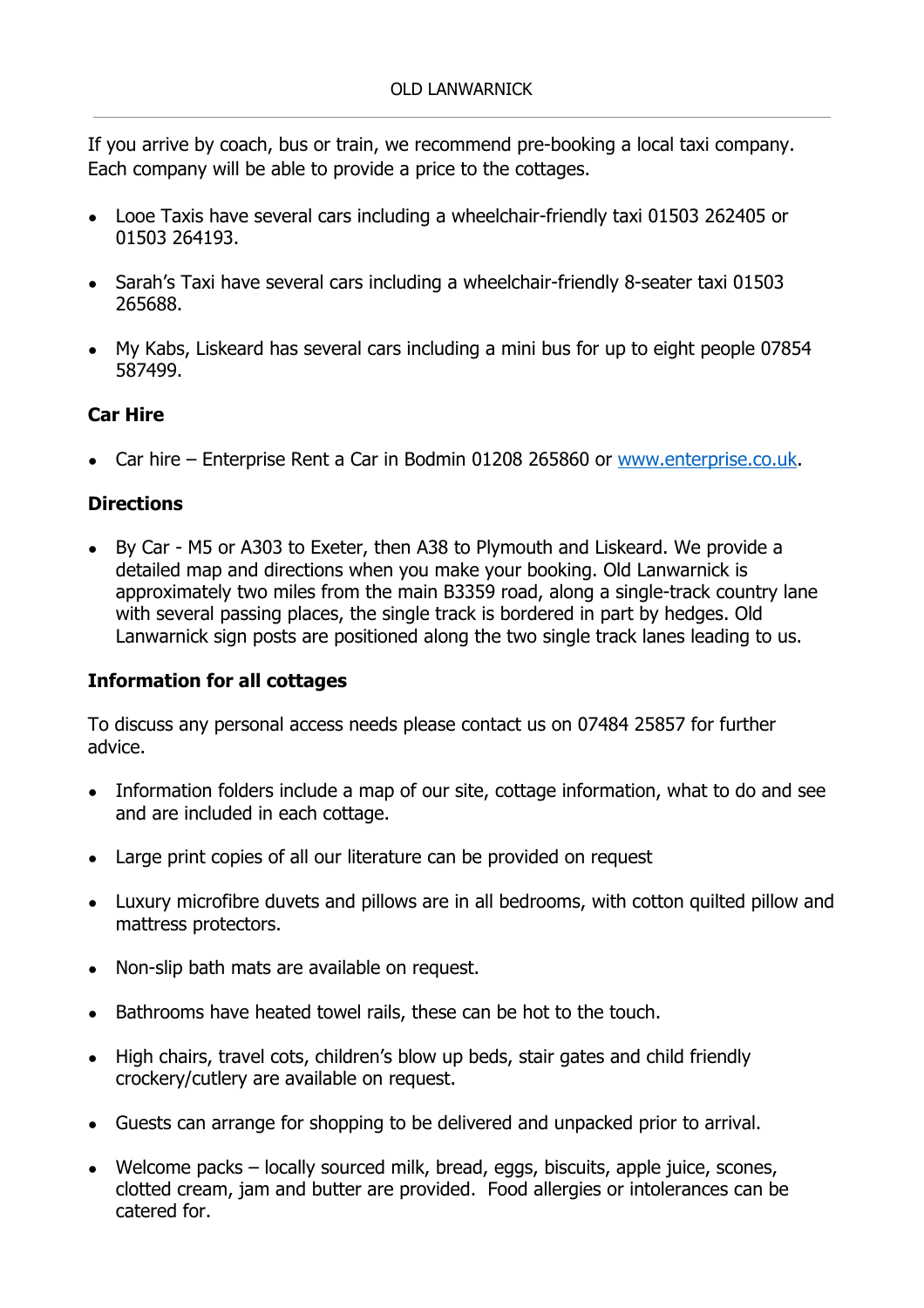- If you do have food allergies or an intolerance, Morrisons and the Co-op in Liskeard have a 'Free From' section, including gluten, dairy and wheat free products. They also stock goat's milk and various other dairy-free milk. There is also a small 'Free From' section in the two local shops in Pelynt.
- We provide complimentary environmentally sensitive toiletry products. Complimentary slippers are also provided.
- Wireless internet is available in all cottages although currently our download speeds are quite low, but are suitable for emails etc.
- We provide a starter pack of fire lighters, matches, kindling and logs for the Old Farmhouse, Hob Nob, Rainbow and Honey Pot. Guests can replenish logs/kindling from our log store, located between Honey Pot and Spice.

## Directions to the Log store, Hot Tub Barn, Gym, Pamper Room, Rubbish and Recycling Area Dog Exercise Paddock, Warm Dog Wash Station and Woodland Walk.

These are clearly visible with our signage around the site.

## Parking

There is plenty of space for all of our cottages. We have dedicated parking for four cars at the Farmhouse, two cars at Blackberry. Rainbow has dedicated parking space for one car, plus use of the main car park along with Honey Pot, Spice and Hob Nob.

Honey Pot is 60m from the main shared car park and down 11 steps to a level area which allows access to Honey Pots courtyard garden and then down a further 11 steps to the entrance door.

Hob Nob is 45m from the main shared car park and down 11 steps to the garden gate.

Spice Barn is 15m from the main shared car park with level access.

Rainbow has one dedicated parking space in front of the entrance gate to the garden.

Blackberry has a dedicated parking space, directly outside the cottage garden entrance. The Farmhouse has dedicated parking for four cars, directly outside the level access main entrance.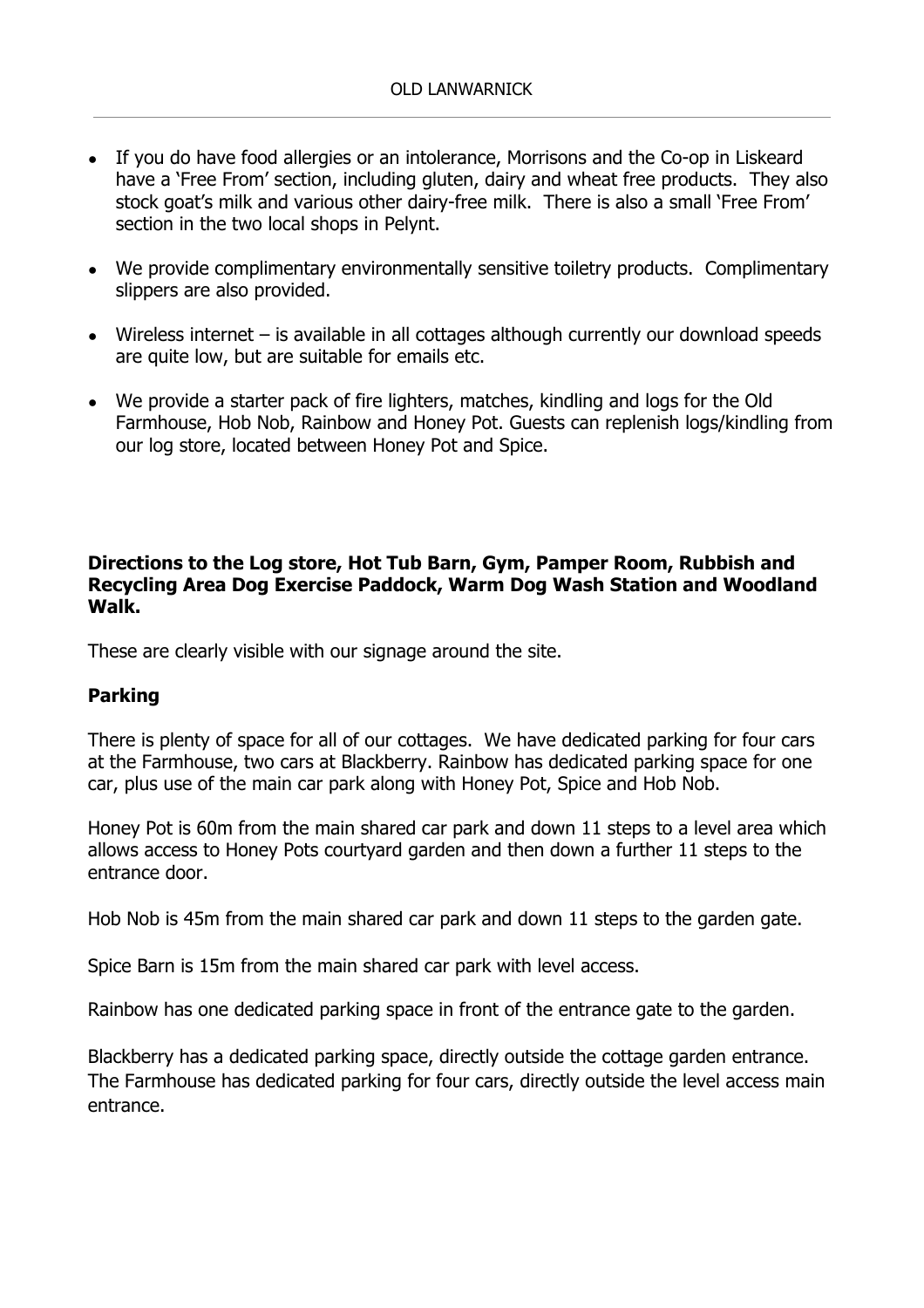# Arrivals

The entrance to Old Lanwarnick is accessed by a single-track driveway, which splits to the left for The Farmhouse and Blackberry and to the right for Honey Pot, Hob Nob, Spice Barn and Rainbow.

All bedrooms have opening windows and are lit by natural daylight, ceiling lights and bedside lamps. They all have LED energy saving light bulbs.

All T.V.'s have subtitles and Freeview facilities.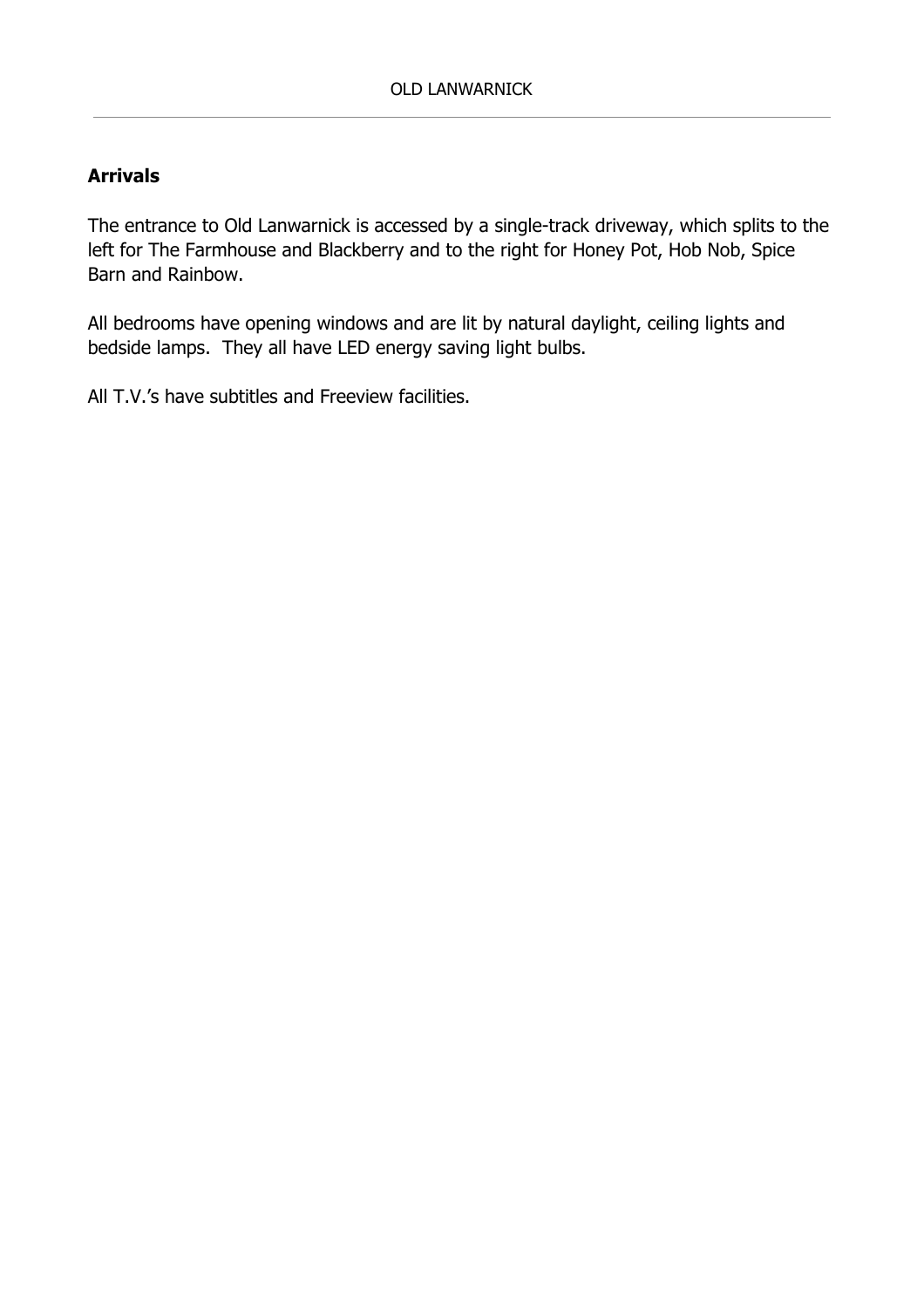## Medical Conditions

Asthma and allergies – we have a strict non-smoking policy in all of our cottages.

All duvets and pillows are 'Soak and Sleep' hypoallergenic microfibre, with cotton quilted pillow and mattress protectors.

The Farmhouse is the only cottage with fitted carpets in the bedrooms. All other cottages have wood flooring.

We can arrange for the twin beds in the Farmhouse and Hob Nob to be zipped together to make a super king bed.

All our cottage bedrooms are accessed by stairs.

Upon departure all cottages are cleaned with Eco Friendly cleaning products and all floor surfaces and bathrooms are steam cleaned.

### Kitchens

All cottages have open plan kitchen/dining rooms and have level access to them excluding Honey Pot which has two steps up into the kitchen from the lounge area.

## Kitchen Work surface Sink Height

The kitchen work surface and sink height in Spice Barn and Rainbow are 880mm high, with all other cottages being 910mm high.

## Hob's / Range Cookers / Ovens

The hobs in Spice Barn, Rainbow, Honey Pot and Blackberry do not have clear under space as they are all integrated in the work surfaces, with the height being between 880mm and 910mm.

The range cookers in the Farmhouse and Hob Nob do not have clear under space.

The ovens in Rainbow and Blackberry are built in at eye level.

#### Lounge

All cottages have either a threshold or slight step up into the entrance/hallway to the lounge area.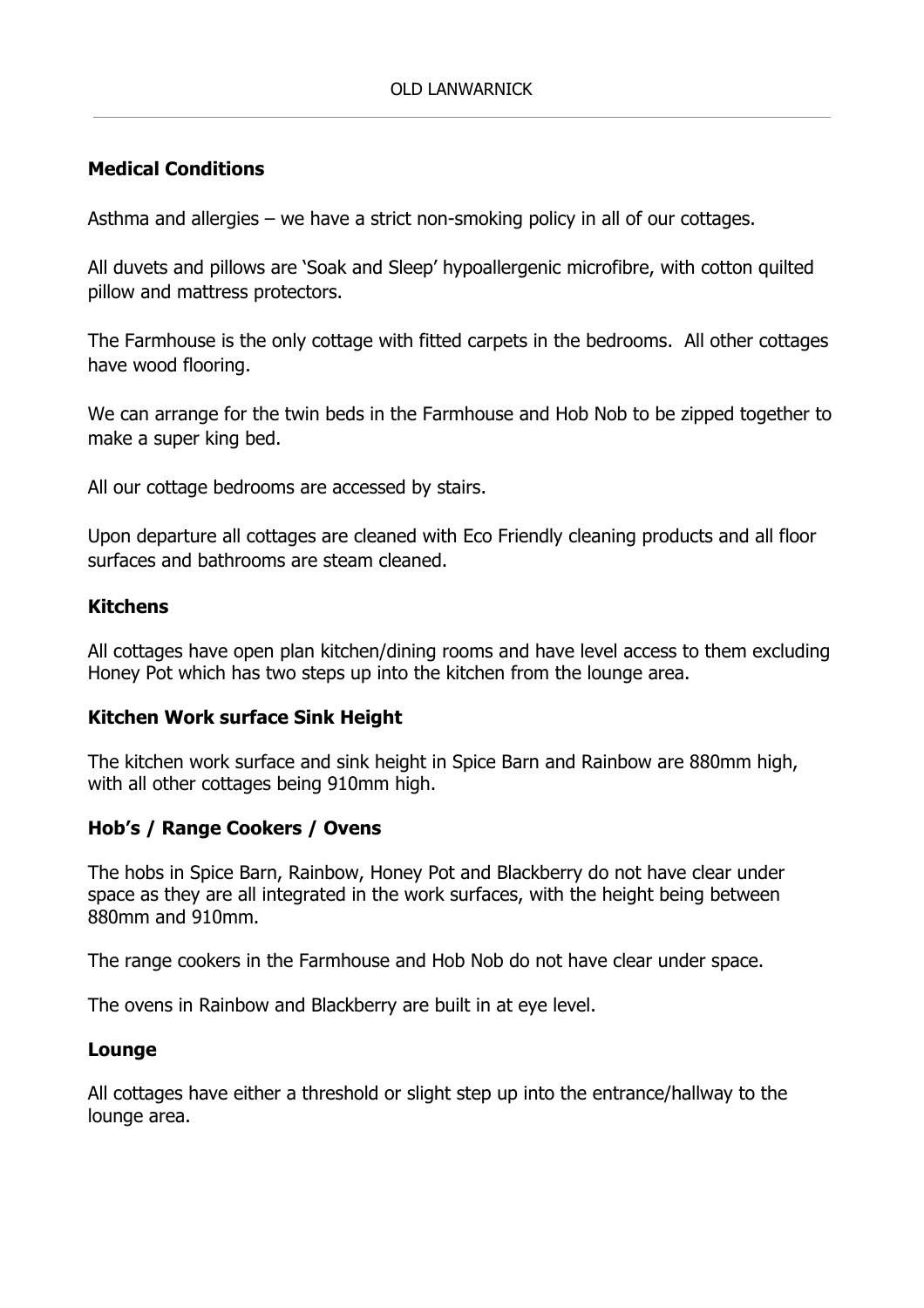### Standard Measurements

These are approximate measurements to give you a guide of the general features in most of our cottages. Please contact us to discuss the specifics of your cottage as these measurements vary from cottage to cottage.

Standard door width/height (internal) vary from – 600mm - 1010mm x 1960mm Standard kitchen worktop height between – 880mm - 920mm Standard bathroom basin height – 800mm Standard WC seat height – 400mm

Please note - If you would like a detailed access statement on an individual cottage, please contact us.

### Gardens and Grounds

#### Gym

This is accessed via two steps up into the building.

#### Hot Tub Barn

This is accessed via one step up into the building, then one step up to the Hot Tub. Two steps in front of the hot tub to enter it.

#### Pamper Room

This is accessed via a small threshold, with the width of the room being 2450mm.

#### Pavilion on the Hill

This is accessed near the car park at the rear of Hob Nob, Rainbow and Spice Barn via a gate with the width of 680mm and eleven steps up into the field. It is situated at the top of a grassed hill with mown path. Enter the building via one step up.

#### Rubbish/Recycling Area

This is accessed via a graveled hardstanding entrance which is 880mm wide.

#### Dog Exercise Area

This is accessed via a woodchip path, which is 1950mm wide and then via the entrance gate with a width of 1930mm.

#### Warm Dog Wash Area

This is accessed via a woodchip path, entrance/exit gates with a width of 1190mm.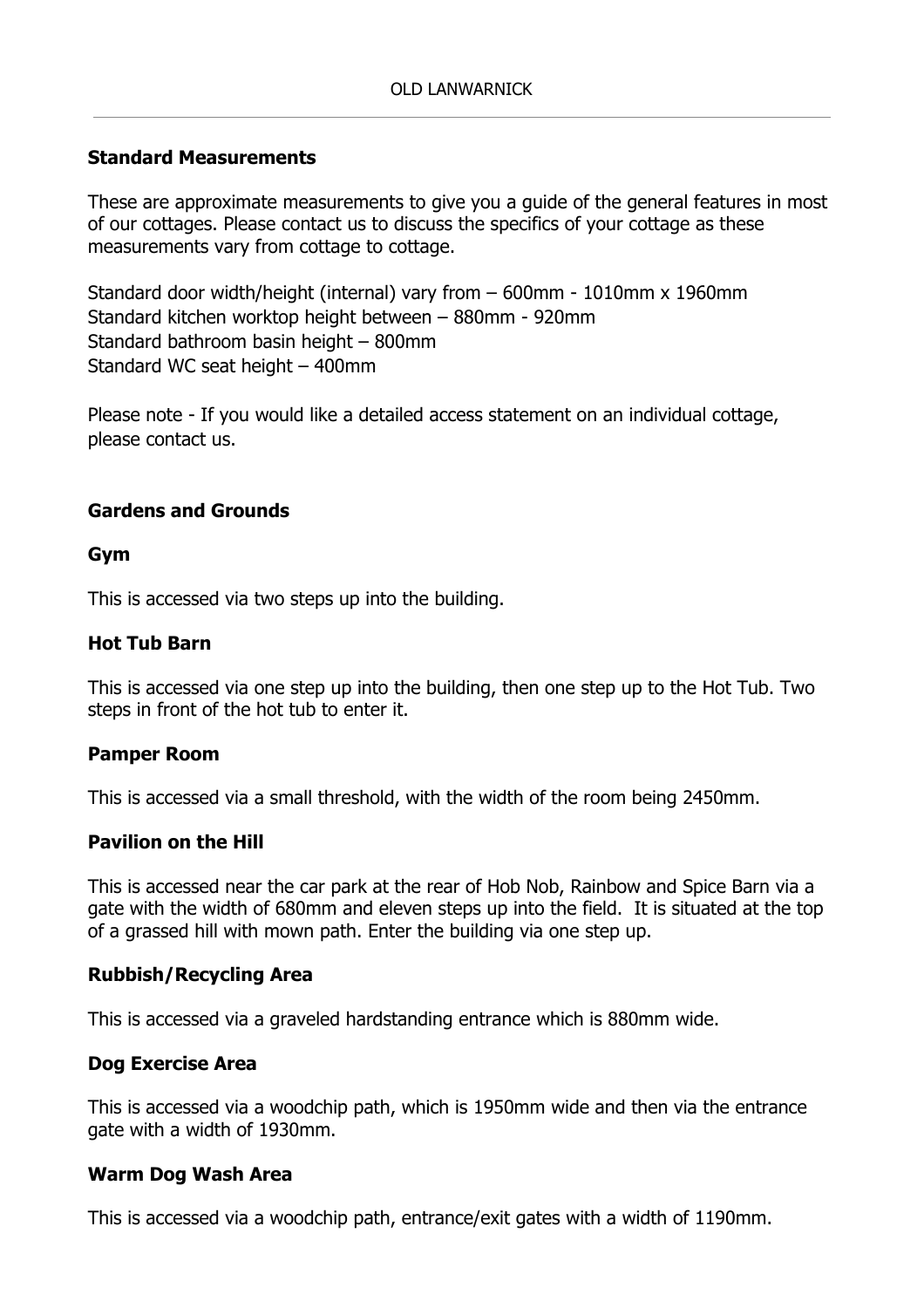## Seating around Old Lanwarnick

There are seats located outside of the Hot Tub Barn/Gym, below the rose garden, at the rose arbour, and the Victorian garden, the dog exercise paddock and various seats throughout the Woodland walk and at Jeremy's landing, the furthest point.

# Mobility Equipment Hire

The nearest mobility shops are in Bodmin and Saltash which do equipment hire.

Mobility Centre South West www.mobilitycentresouthwest.com 01208 75355. Saltash www.saltashmobility.co.uk 01752 845265 or alternatively Mobility, Scooter and Wheelchair Hire Cornwall www.hireamobilityscooter.co.uk 01209 313401.

## Assistant Dog Toilet Area

Five of our cottages have front or back doors that open out into garden areas. Honey Pot has a driveway leading to the dog exercise paddock.

## Staff Training/DBS Clearance

One member of staff is MVQ Level 2 Support Worker/Care Assistant.

All staff are DBS cleared.

## Proprietors / Staff Availability

The proprietors live on site and all other staff live within 2 miles.

## Nearest Facilities

The nearest local shops to Old Lanwarnick are in Pelynt and Duloe.

Pelynt (approximately 2 miles, 7 minutes). There is a well-stocked Spa Shop with post office and a cash machine, open from 7.00am to 9.00pm, apart from Sunday 9.00am to 9.00pm, a Premier Shop which has an award-winning butcher, open from 5.00am to 7.00pm, Sunday 7.00am to 6.00pm.

Duloe (approx. 5 miles, 15 minutes). This is a small community shop with basic supplies and excellent local produce with select opening hours and an occasional post office with cash facilities.

Looe has a variety of shops (approximately 6 miles 13 minutes) including two small co-op supermarkets. The nearest large supermarket is Morrison's in Liskeard (approximately 12 miles 20 minutes). There is an Aldi, Co-op, local butcher and Pets at Home.